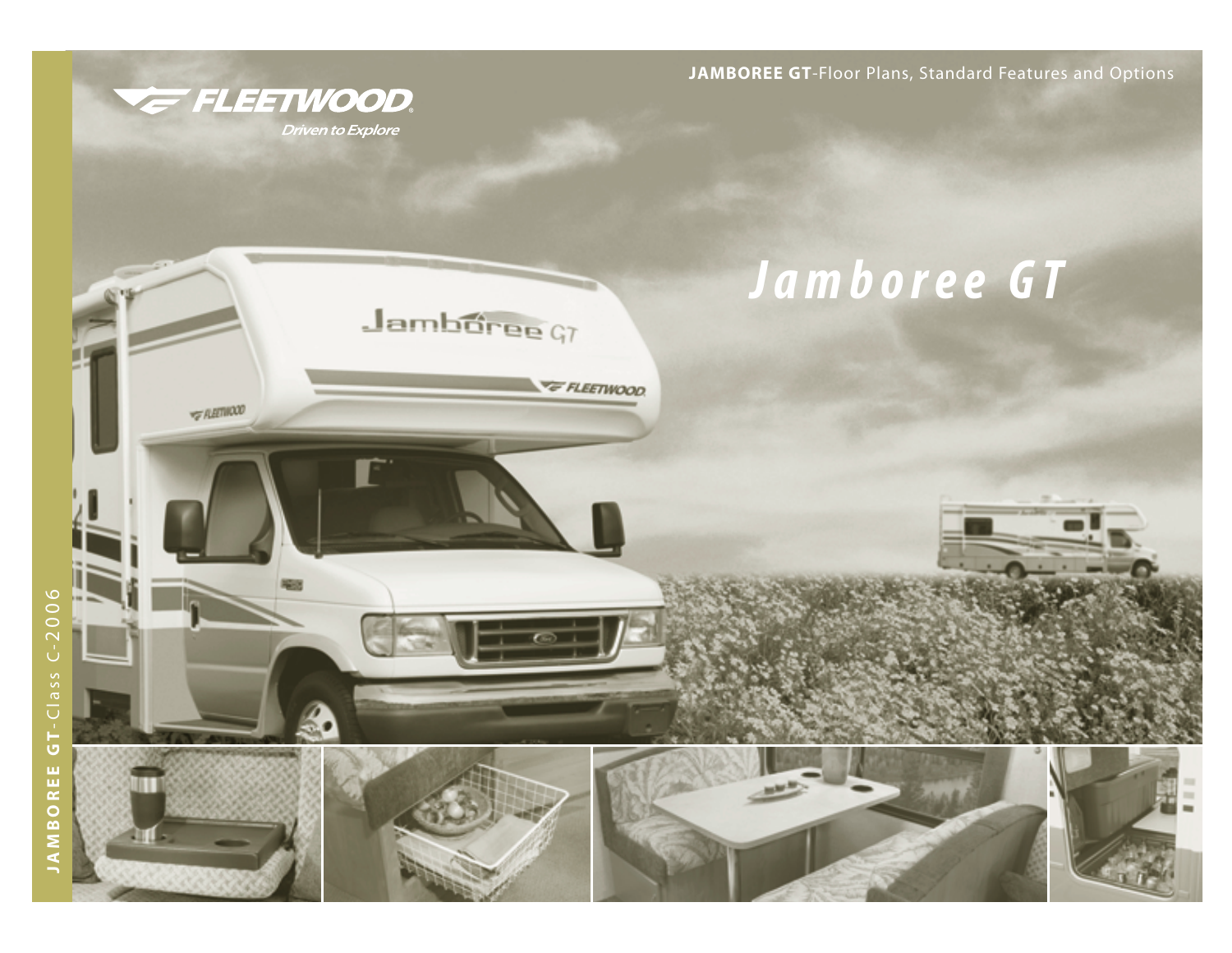## Floor Plans

### **29S**

Single Slide-Out Sleeping Accommodations: 5\*



Interior Storage Capacity: 136 cu. ft. xterior Storage Capacity: 82 Interior Storage Capacity: 136 cu. ft. Exterior Storage Capacity: 82 cu. ft.





Interior Charage Capacity: 70  $\mathcal{L} = \mathcal{L} \times \mathcal{L}$ Interior Storage Capacity: 97 cu. ft. Exterior Storage Capacity: 78 cu. ft.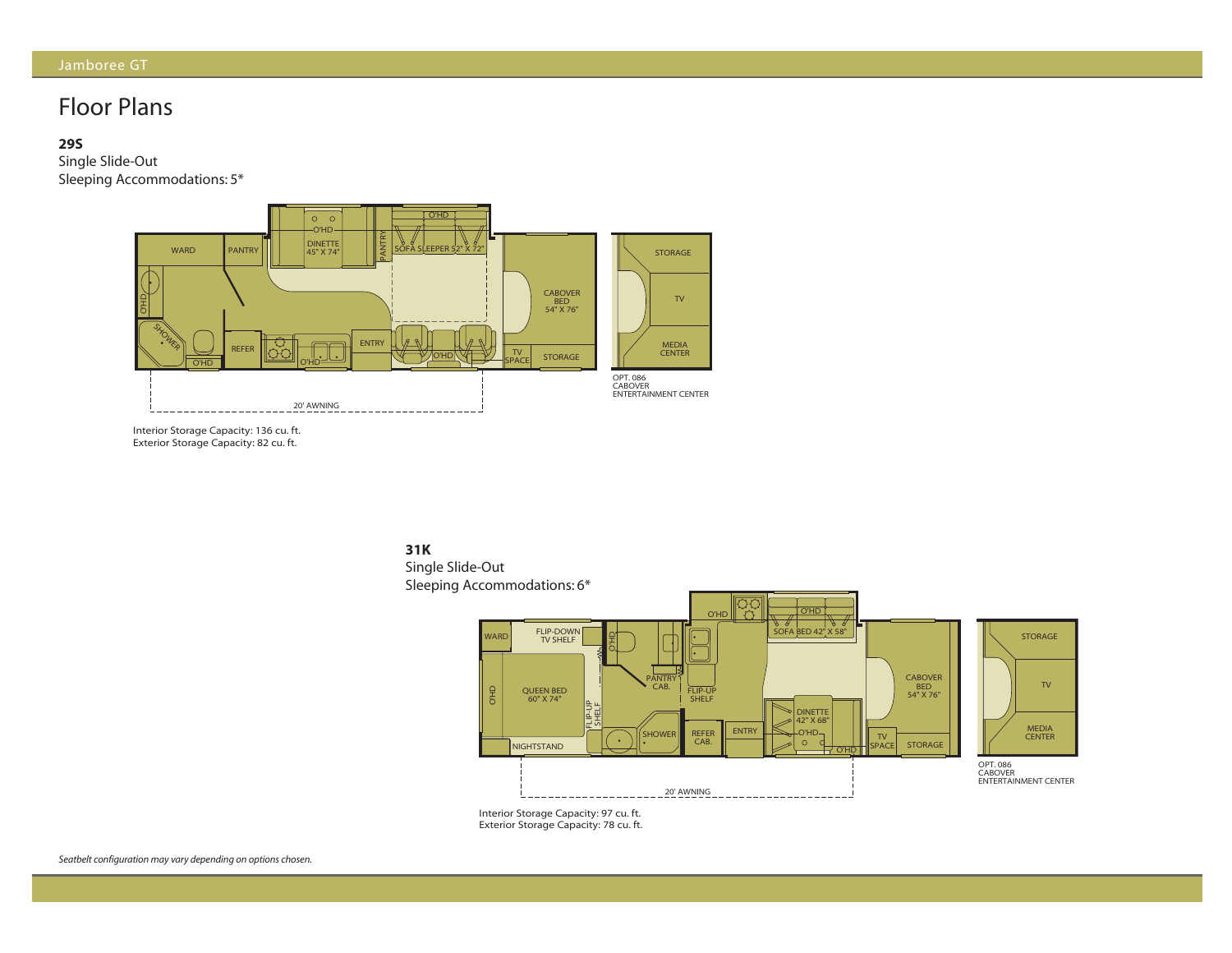### E FLEETWOOD.

STORAGE

MEDIA CENTER

TV

### **30U** Double Slide-Out Sleeping Accommodations: 4\*



Interior Storage Capacity: 140 cu. ft. Interior Storage Capacity: 140 cu. ft. Exterior Storage Capacity: 85 cu. ft. Exterior Storage Capacity: 85 cu. ft.

### **31W**

Single Slide-Out



Interior Storage Capacity: 101 cu. ft. Interior Storage Capacity: 101 cu. ft. Exterior Storage Capacity: 61 cu. ft. Exterior Storage Capacity: 61 cu. ft.



*\*Sleeping accommodations are based on designed sleeping areas and may be greater than Sleeping Capacity Weight Rating (SCWR) found on the Cargo Carrying Capacity label located in each RV. Sleeping accommodations are based on standard layout. Optional furniture may increase or decrease sleeping accommodations.*



## Setting the Standard in Motor Home Quality.

**Fleetwood® prototypes are exposed to thousands of miles of durability testing. Those components that don't survive are redesigned until they do.** This sets our standard in safety and durability.

**<sup>1</sup> Royal Tuff-Ply roofing technology is one of the most durable roofing materials on the market and also reflects sunlight to reduce chalking.** White roof material minimizes heat build-up, keeping the temperature cool and comfortable.

**2 Reliable TuffPEX® plumbing runs throughout each vehicle creating a durable seal on all internal tubing. TuffPEX® assures water flow and functions in colder temperatures.** The TuffPEX® system is an industry leader in quality plumbing.

**3 For each outer wall, Fleetwood uses one seamless, solid piece of its exclusive Tuff-Coat® fiberglass composite. It resists UV rays, cracks and impacts.**Our products look newer longer and that's a big plus at resale time.

**4 To assure a strong, weather-resistant structure, Fleetwood Vacu-bonds® all sidewalls, floors and ceilings to a durable aluminum or steel frame.** The Vacu-bond® process is unmatched by many competitors.

**5 High Density block foam insulation is precisely cut to fit between framing members.** This insures maximum insulation throughout the vehicle.

**6 Aluminum constructed floor support trusses are laminated with a moisture resistant and easy to clean fiberglass skin.** This helps to further insulate and provides sound reduction.

*Drawings are for illustrative purpose only to highlight aspects of motor home construction. Actual motor home design depends on model and is subject to change.*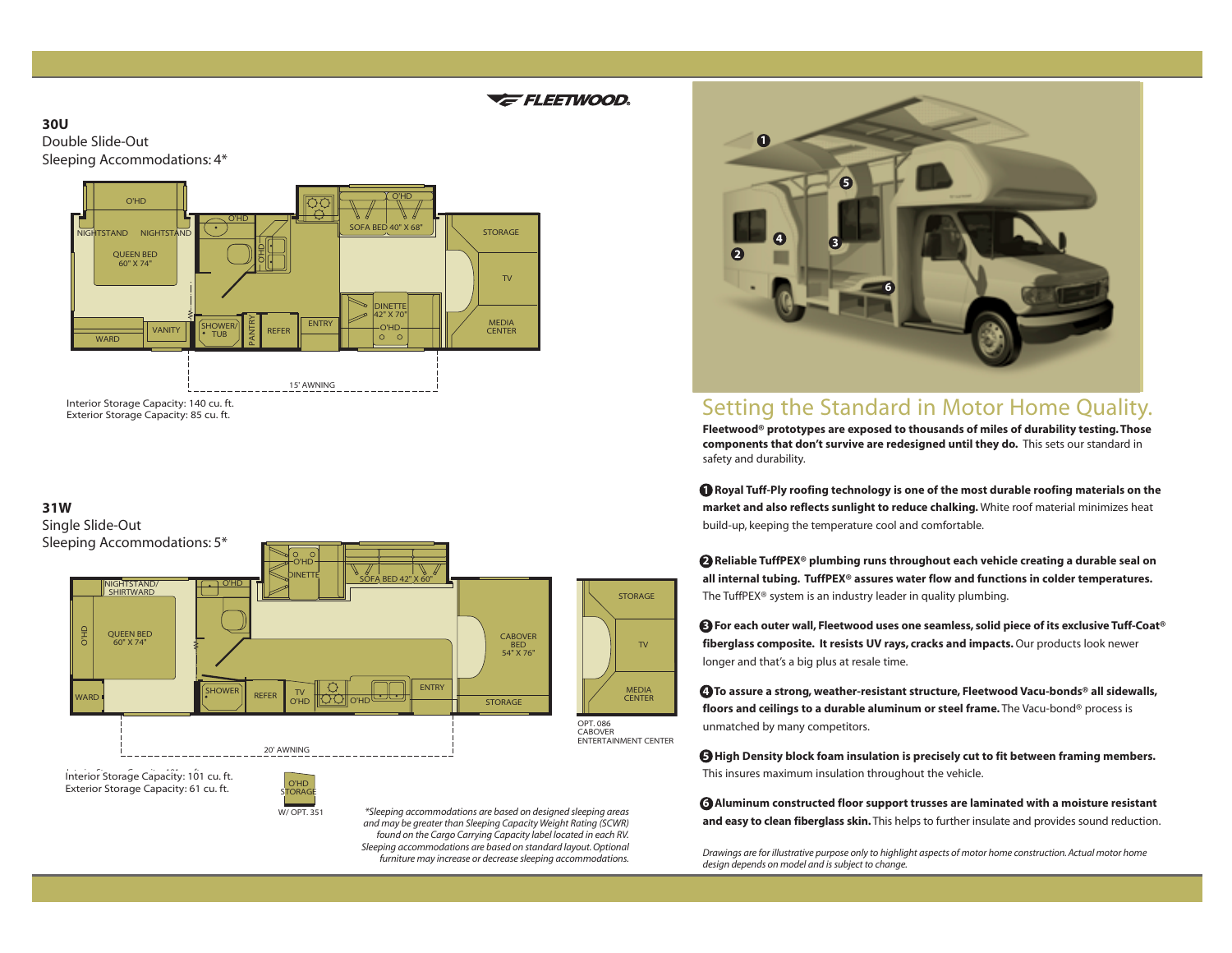## Standard Features

### Interior Exterior

- **THROUGHOUT**
- **Deluxe Roller Bearing, Full Extension Drawer Guides • Quality Constructed Furniture**
- **by Flexsteel®**
- 6 Gallon Water Heater, Electronic Ignition, Propane
- 12V Water Pump, Demand Operation
- 15,000 BTU Ducted Air Conditioner
- 30,000 BTU Furnace, Auto-Ignition, Ducted,Wall Mtd.Thermostat
- AC/DC Load Center w/12V Converter/Battery Charger

### **DRIVER CONVENIENCE**

- **3-Point Seat Belts at Driver**
- **& Front Passenger Seats**
- **Custom Dash Appliques • Driver/Front Passenger Ultraleather™ Flexsteel®**
- **Adjustable/Reclining Bucket Seats w/Armrest**
- **LIVING ROOM**
- **Day/Night Pleated Shades • Dinette,Convertible for**
- **Sleeping (N/A 31W) • Large Viewing Window at Dinette**

### **GALLEY**

- **Drawer Boxes w/Real Wood Construction**
- **Kitchen Convenience Package: Spice Rack, Knife Holder, Paper Towel Holder, Sink Cover/Cutting Board, Silverware Drawer**

### **BEDROOM**

- **Innerspring Mattress**
- **Night Pleated Shades**
- Bedspread w/Pillow Shams

### **BATHROOM**

- **Bath Door w/Residential Passage Lock and Towel Bars**
- **Skylight/Roof Vent w/12V Fan**
- Large Sink w/Dual Control Faucet

### **SAFETY/CONVENIENCE**

- 
- 
- 

### • 10 ABC Fire Extinguisher

- Carbon Monoxide Detector/Alarm
- Lap Belts at Select Living Area

• Auxiliary Battery, Disconnect Switch on Monitor Panel • Carpet w/Pad & Vinyl Flooring in Galley & Lavy • Deluxe Interior Decor Choices • Monitor Panel: Auxiliary & Chassis Battery Condition Check, Holding Tank Levels, Fresh Water Tank Level, Propane Tank Level, All Level Readings in **<sup>1</sup> ⁄4** Increments, Direct Spark Ignition Water Heater Switch w/Lighted Indicator,Water Pump Switch w/On Indicator Light, Battery

### **• In Dash AM/FM Radio w/CD Player**

• 4 Speakers, (2 in Cab Doors, 2 Ceiling Mounted) • 54" X 76" Cabover Bed w/Patented Slider Bunk Operation, Privacy Curtain,Roof Vent,Ladder &

### **• Sofa w/Armrests & Snack Tray/Convertible for Sleeping**

• 2 Cup-Holders in Dinette • 19" Color TV w/Remote & DVD/VCR Player

### **• Microwave/Convection Oven**

**• Water Filtration System** • 3-Burner Range w/High-Output/ Piezo Ignitor & Oven • Decor Wall Border • Dometic® 8 cu. ft.

### • Decorative Reading Lights • Queen Bed (N/A 29S) • Roof Vent

• Marine Toilet • Medicine Cabinet w/ Wood Construction

• Large Entry Assist Handle • Propane Detector/Alarm

• Molded ABS Shower Surround/Pan

Seating Positions

**THROUGHOUT • High-Gloss Tuff-Coat® Smooth Fiberglass Exterior • Laminated Aluminum Basement Truss System • Outstanding Exterior Graphics and Styling**

### **AUTOMOTIVE**

- **Alcoa Aluminum Wheels • Ford® E450 Chassis, 6.8L Triton® V10 w/305 hp, Dual Airbags, 4W Anti-Lock Brakes, Automatic 5-Speed Transmission w/Overdrive • Full Size Spare Tire w/Carrier • Rear Fuel Fill**
- Auxiliary Emergency Start Assist Switch on Dash

### **SAFETY/CONVENIENCE**

**• Breakaway Side Mirrors w/Power Adjust & Heat Control • High Mounted Large Taillights • Power Entry Step**

## Fleetwood Advantages

*• Complete TuffPEX® Plumbing System*

• 30-Amp, 30' Long Shore-Line Power Cord, Compartment Storage • AC Duplex GFI Receptacle on

• Chassis Supplied: Heating & Air Conditioning, Cigarette Lighter/ 12V Power Supply, Intermittent Windshield Wipers, Power Steering w/Tilt Wheel, Cruise Control, Sunvisors (2), Dome Light, Beverage Cup-Holders, Map Pocket • Dual 6V Deep Cycle Auxiliary

Patio Side

Batteries

**• Patio Awning** • City Water Hook-Up • DSS Manual Lift Satellite Dish w/Elevation Sensor • EZ Glide® Slide-Out System • Large 1" (Inside Diameter)

*• Royal Tuff-Ply UV-Resistant Heat/Cold Insulated Roofing Technology*

### Water Tank Drain

- Onan® 4.0kW Microquiet Generator • Rear Ladder
- Utility Compartment w/Exterior Shower & Holding Tank Dump Valves

### • Trailer Hitch w/7-Point Electrical Hook-Up†

† The chassis manufacturer recommends the installation of a supplemental brake control system to activate the brakes on the vehicle or trailer you are towing. Hitch receiver ratings expressed are maximum for the hitch receiver installed and may require the purchase of additional equipment that is dependant on the weight of the towed load. Consult with hitch receiver manufacturer for further information.

• Entry Door w/Screen Door & Deadbolt Lock • GFI Circuit Protection in Galley,Lavy, Patio Receptacles

Battery Compartment Container & Lid Easy Access for Battery Maintenance & Electrical Components Check

### Transition Trim

- Molded Rear Wheel Trim Flares • Side-Walls Framed w/1**<sup>1</sup> ⁄2**"
- Aluminum Tubing • Steel Powder-Coated Rear Bumper
- **EXTERIOR**

• Exterior Entertainment Center w/AM/FM/CD Player and Auxiliary Speaker, Coax Cable & 12V/110 Receptacles

*• Vacu-bond® Floor • Vacu-bond® Walls w/Smooth High-Gloss Exterior Tuff-Coat® Fiberglass*

**VE FLEETWOOD** 

### **• Radius Tinted Windows** • Amber Porch Light w/Interior Switch **STORAGE • EZ Store Compartment on Slide-Outs (Select Models) • Painted Aluminum Skin Luggage Doors w/Strut Assist and Paddle Latches • Stainless Steel Hinges on Exterior Luggage Doors** • Molded Cross-Link Polyethylene **BODY STRUCTURE • One-Piece Molded Fiberglass Front-End Cap • Powder Coated Steel Running Boards with Custom Molded Wheel Trims • Royal Tuff-Ply Radius Roof w/Ducted A/C • Vacu-bond® Hull Lamination Process** • Corrosion Resistant Aluminum Tube Hull Framing • Heated Holding Tanks in Basement Compartments • Molded Rear Wall/Ceiling • TV Shelf w/12V & Cable Jacks, **THROUGHOUT**  • 15,000 BTU A/C w/Heat Pump • LCD Back-up Monitor w/One-Way Audio **LIVING ROOM** • Cab-Over Entertainment System: 24" TV, Hi-Fi VCR and DVD Player w/Home Theater Sound & Media Storage Center (Standard on 30U) **Options** • Flip-Top Extension (Select Models) • Residential Size Double Bowl Sink

## *\*Bold Denotes Fleetwood's Key Features*

• Ceiling Lights w/Wall Switches • Swivel Base Lounge Chair w/Dual Lock Position • Telephone/Modem Jack

AC Receptacle

• Single Lever Faucet • Soap Dispenser

• Shower Head w/Flexible Hose Extension • Wall Mounted Mirror

• Smoke Detector/Alarm

# w/Exterior Jack Input Refrigerator/Freezer

• Rangehood w/Light & Fan

Disconnect Switch, Generator Start/Stop Switch & Hour Meter • Mortise & Tenon Doors w/Hardwood Frames • Water Heater Bypass Valve-Fresh Water System Winterization • Water Pump Controller, On/Off Switches at Galley & Lavy

Sliding Side Windows(N/A 30U) • Coach Support Systems • Driver/Front Passenger Airbag Supplemental Restraint System • Power Windows & Door Locks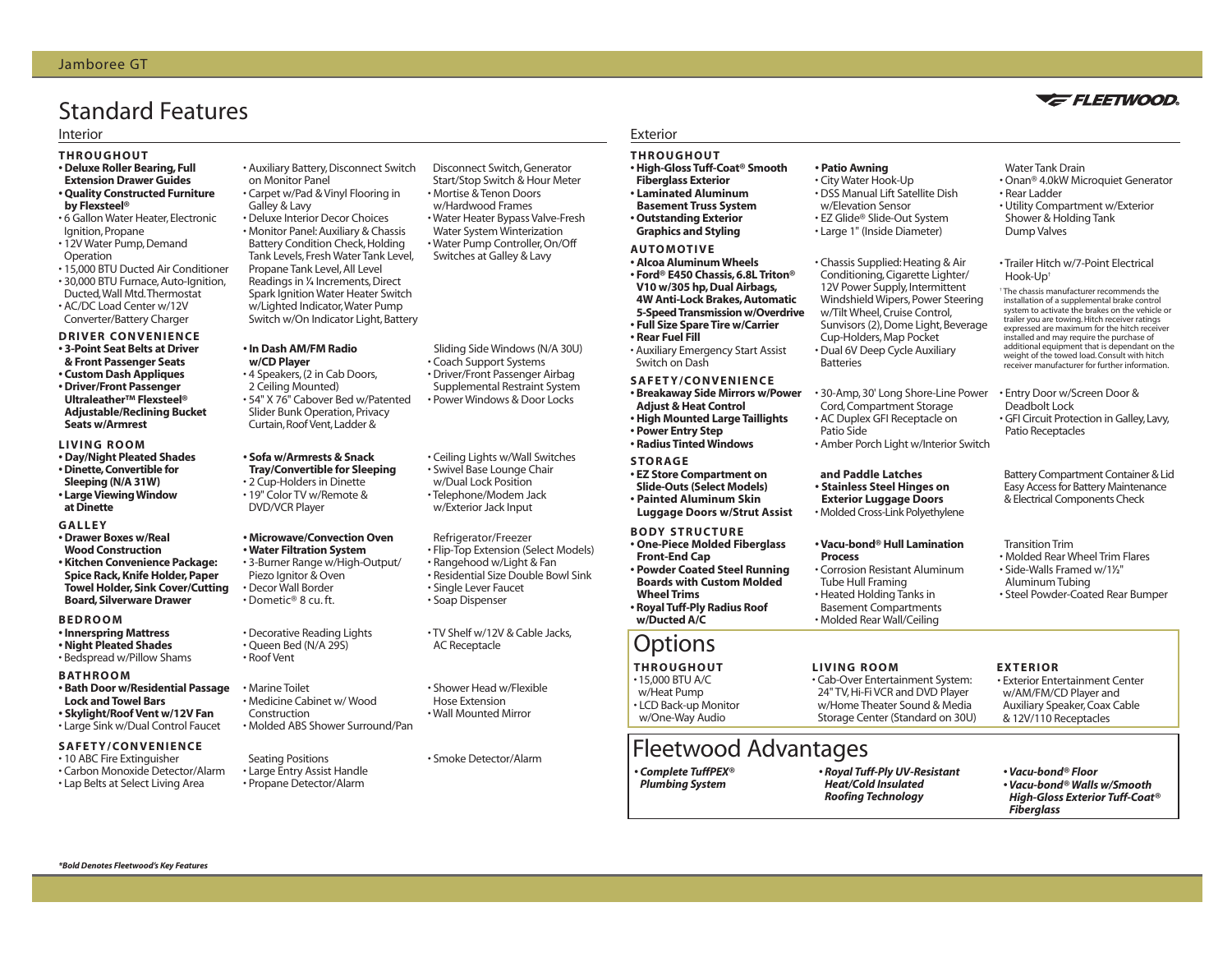## Weights and Measurements

| <b>FORD® CHASSIS</b>                         | <b>29S</b> | 30U    | 31K    | 31W    |
|----------------------------------------------|------------|--------|--------|--------|
| <b>Engine Displacement (Liters)</b>          | 6.8        | 6.8    | 6.8    | 6.8    |
| <b>Wheelbase (Inches)</b>                    | 198        | 206    | 214    | 214    |
| GVWR (lbs) <sup>1</sup>                      | 14,050     | 14,050 | 14,050 | 14,050 |
| <b>Front GAWR (lbs)<sup>2</sup></b>          | 4,600      | 4,600  | 4,600  | 4,600  |
| Rear GAWR (lbs) <sup>2</sup>                 | 9,450      | 9,450  | 9,450  | 9,450  |
| <b>Base Weight (lbs)<sup>3</sup></b>         | 11,900     | 12,250 | 12,000 | 12,000 |
| $GCWR$ (lbs) <sup>4</sup>                    | 17,550     | 17,550 | 17,550 | 17,550 |
| <b>Hitch Rating Weight (lbs)<sup>+</sup></b> | 3,500      | 3,500  | 3,500  | 3,500  |
| Tonque Weight (lbs) <sup>+</sup>             | 350        | 350    | 350    | 350    |
| <b>Fuel Capacity (gal)</b>                   | 55         | 55     | 55     | 55     |

### **DIMENSIONS AND CAPACITIES**

| Overall Length <sup>5</sup>                    | 30'1" | 30'6'' | 31'4'' | 31'4" |
|------------------------------------------------|-------|--------|--------|-------|
| <b>Overall Height (with A/C)</b>               | 11'4" | 11'4"  | 11'4"  | 11'4" |
| Overall Width (maximum) <sup>6,7</sup>         | 102"  | 102"   | 102"   | 102"  |
| <b>Interior Height (maximum)</b>               | 79"   | 79"    | 79"    | 79"   |
| Interior Width (maximum)                       | 96"   | 96"    | 96"    | 96"   |
| <b>Fresh Water Holding Tank (gal)</b>          | 30    | 30     | 30     | 35    |
| <b>Grey Water Holding Tank (gal)</b>           | 37    | 35     | 44     | 35    |
| <b>Black Water Holding Tank (gal)</b>          | 49    | 35     | 30     | 35    |
| Appliance Propane Tank (gal) (WC) <sup>8</sup> | 14    | 14     | 14     | 14    |
| <b>Water Heater Tank (gal)</b>                 | 6     | 6      | 6      | 6     |

**Liquid Weight Reference:** Water (gal) =  $(8.3 \text{ lbs}/3.8 \text{ kg})$  Fuel (gal) =  $(6.1 \text{ lbs}/2.8 \text{ kg})$  Propane (gal) =  $(4.2 \text{ lbs}/1.9 \text{ kg})$ 

**Metric Conversion:** Multiply pounds x 0.453 to obtain kilograms. Multiply gallons x 3.785 to obtain liters.

### **CHASSIS**

| <b>Model:</b> Ford® E450 Chassis            | <b>Transmission:</b> 5-Speed Automatic w/Overdrive 5R110W |
|---------------------------------------------|-----------------------------------------------------------|
| <b>Engine:</b> 6.8L Triton <sup>®</sup> V10 | <b>Alternator Amps: 130 Amp</b>                           |
| <b>Torque:</b> 420 lb-ft $@$ 3250 RPM       | Horsepower: 305HP                                         |



- 1. GVWR (Gross Vehicle Weight Rating) is the maximum permissible weight of this fully loaded motor home.The GVWR is equal to or greater than the sum of the unloaded vehicle weight plus the cargo carrying capacity.
- 2. GAWR (Gross Axle Weight Rating) is the maximum permissible loaded weight a specific axle is designed to carry.
- 3. Base Weight is the estimated weight of the motor home without fuel, options, water, cargo or passengers.
- 4. GCWR (Gross Combined Weight Rating) is the value specified by the motor home manufacturer as the maximum allowable loaded weight of this motor home with its towed vehicle.Towing and braking capacities may be different. Refer to Fleetwood and chassis manufacturer's manuals for complete information.
- 5. Length taken from front bumper to rear bumper (excludes accessories).

6. Excludes safety equipment and awnings.

- 7. Motor homes feature a body-width over 96" which will restrict your access to certain roads. Before purchasing, you should research any state and/or province road laws which may affect your usage.
- 8. Tank manufacturer's listed water capacity (WC). Actual propane capacity is 80% of water listing as required by the safety code.
- † The chassis manufacturer recommends the installation of a supplemental brake control system to activate the brakes on the vehicle or trailer you are towing. Hitch receiver ratings expressed are maximum for the hitch receiver installed and may require the purchase of additional equipment that is dependant on the weight of the towed load. Consult with hitch receiver manufacturer for further information.

*IMPORTANT — PLEASE READ: Product information, photography and illustrations included in this publication were as accurate as possible at the time of printing. For further product information and changes, please visit our website at www.fleetwoodrv.com or contact your local Fleetwood dealer. Prices, materials, design and specifications are subject to change without notice.All weights, fuel, liquid capacities and dimensions are approximate.Fleetwood has designed its recreational vehicles to provide a variety of uses for its customers.Each vehicle features optimal seating, sleeping, storage and fluid capacities.The user is responsible for selecting the proper combination of loads (i.e. occupants, equipment, fluids, cargo, etc.) to ensure that the vehicle's capacities are not exceeded.*